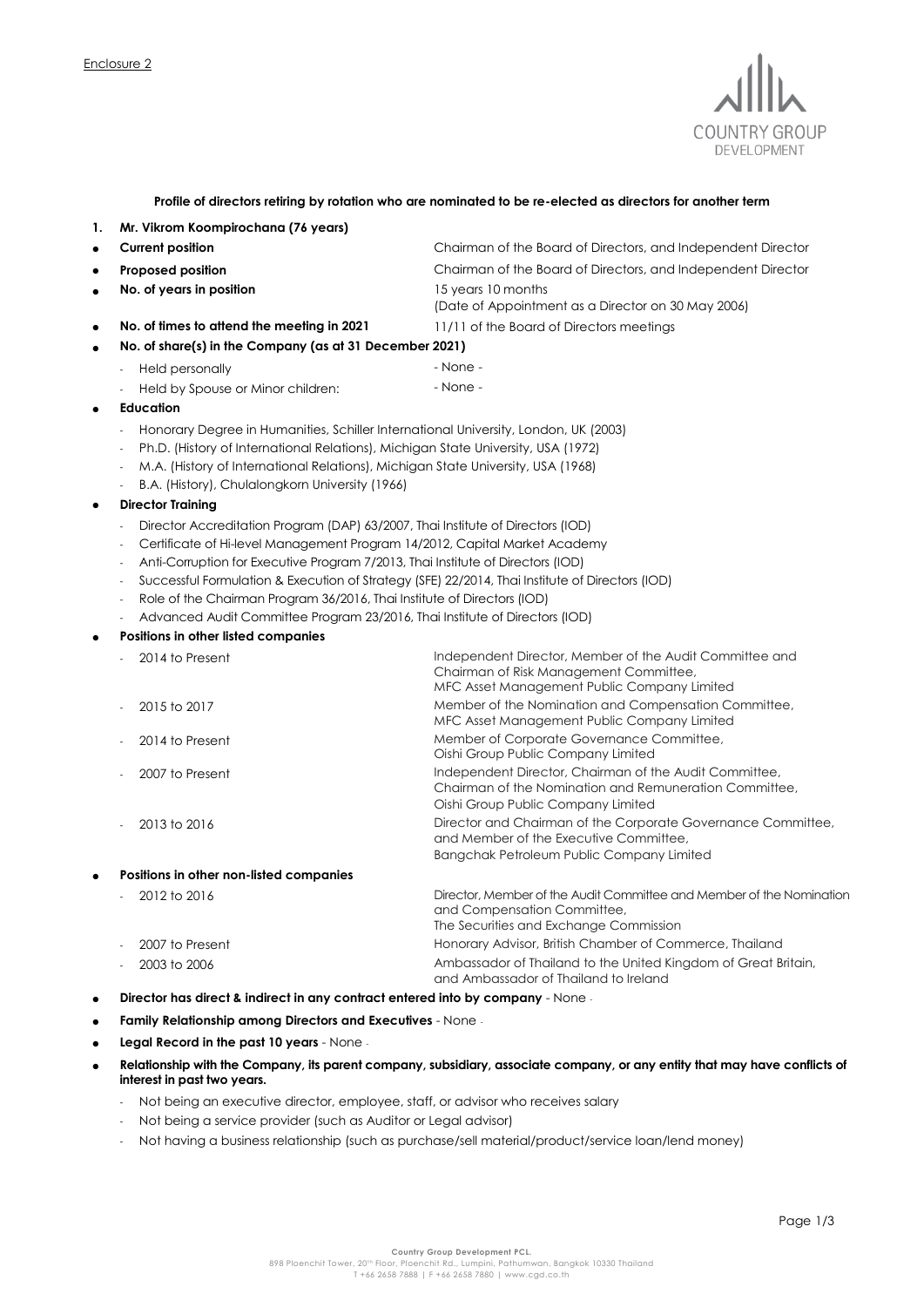

- **2. Pol. Gen. Phatcharavat Wongsuwan (72 years)**
- **Current position** Vice Chairman of the Board of Directors, and Independent Director
- **Proposed position Proposed position Vice Chairman of the Board of Directors**, and Independent Director
- **No. of years in position A** years 6 months
	- (Date of Appointment as a Director on 22 September 2017) **No. of times to attend the meeting in 2021** 9/11 of the Board of Directors meetings
- **No. of share(s) in the Company (as at 31 December 2021)**
	-
	- Held personally  **None None -**
	- Held by Spouse or Minor children: None -
- **Education**
	- Bachelor Diploma, National Defence College, The State , Private Sector and Political Sectors Course Class 2
	- Master of Arts (Social Development), Kasetsart University
	- Royal Police Cadet Academy Class 25
- **Director Training**
	- Director Accreditation Program (DAP) 2017, Thai Institute of Directors (IOD)

| $\bullet$                                            | Positions in other listed companies |                                                                                                                                                                                                                             |  |
|------------------------------------------------------|-------------------------------------|-----------------------------------------------------------------------------------------------------------------------------------------------------------------------------------------------------------------------------|--|
|                                                      | 2016 to Present                     | Independent Director, Chairman of the Remuneration and Nominating<br>Committee and Member of the Corporate Social Responsibility and<br>Sustainable Development Committee,<br>Charoen Pokphand Foods Public Company Limited |  |
|                                                      | 2014 to Present                     | Independent Director and Member of Risk Management Committee,<br>Energy Absolute Public Company Limited                                                                                                                     |  |
|                                                      | 2013 to Present                     | Independent Director, Chairman of Remuneration and Nomination<br>Committee, Sustainability and Corporate Governance Committee,<br>CP All Public Company Limited                                                             |  |
| Positions in other non-listed companies<br>$\bullet$ |                                     |                                                                                                                                                                                                                             |  |
|                                                      | 2014 to Present                     | Member of the National Legislative Assembly,<br>The National Legislative Assembly                                                                                                                                           |  |
|                                                      | 2008                                | Commissioner-General, Royal Thai Police                                                                                                                                                                                     |  |

- 2005 Deputy Commissioner-General, Royal Thai Police
- 2002 Assistant Commissioner-General, Royal Thai Police
- **Director has direct & indirect in any contract entered into by company**  None -
- **Family Relationship among Directors and Executives** None -
- **Legal Record in the past 10 years** None -
- **Relationship with the Company, its parent company, subsidiary, associate company, or any entity that may have conflicts of interest in past two years.**
	- Not being an executive director, employee, staff, or advisor who receives salary
	- Not being a service provider (such as Auditor or Legal advisor)
	- Not having a business relationship (such as purchase/sell material/product/service loan/lend money)